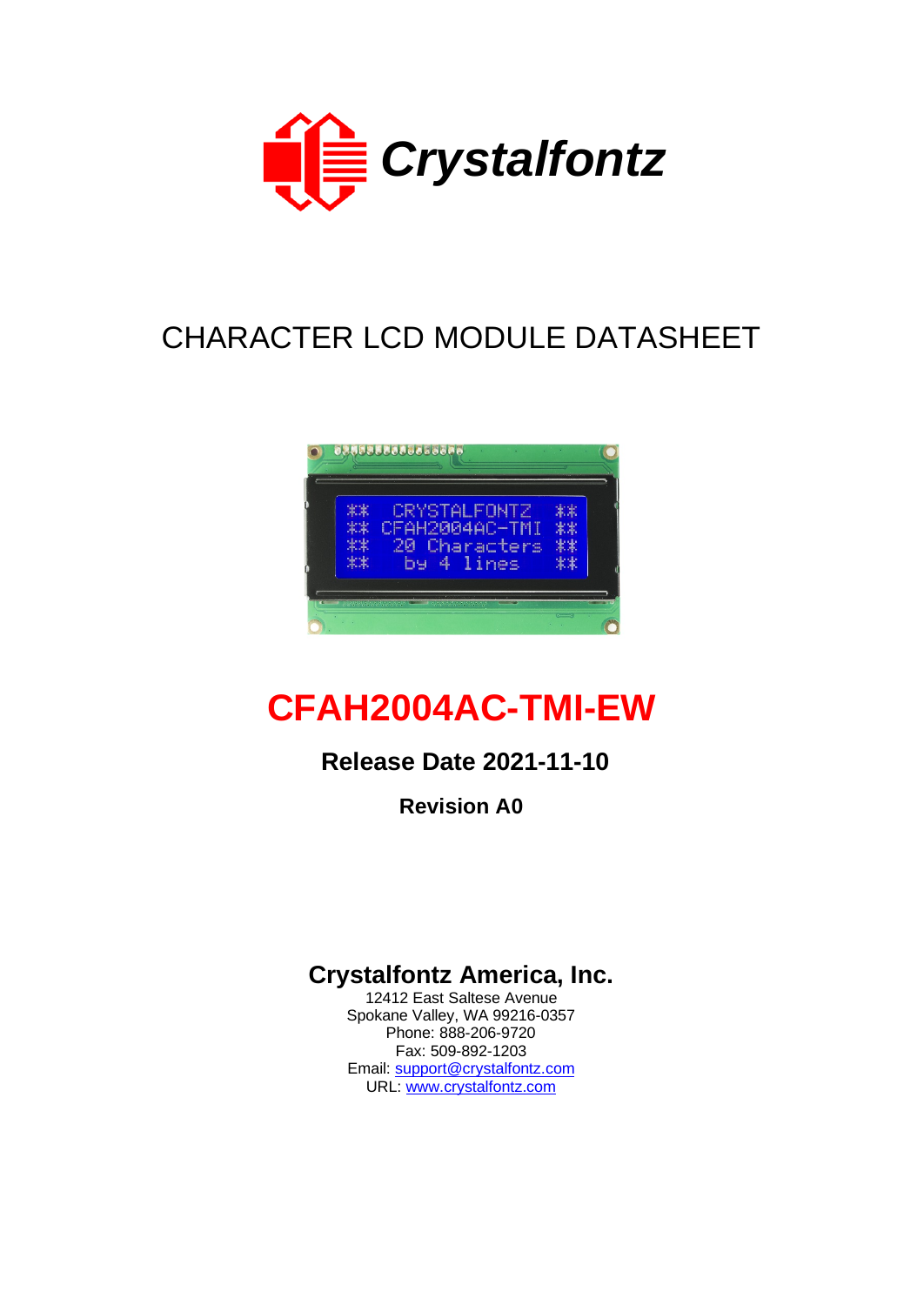

Crystalfontz<br>www.crystalfontz.com

# **CONTENTS**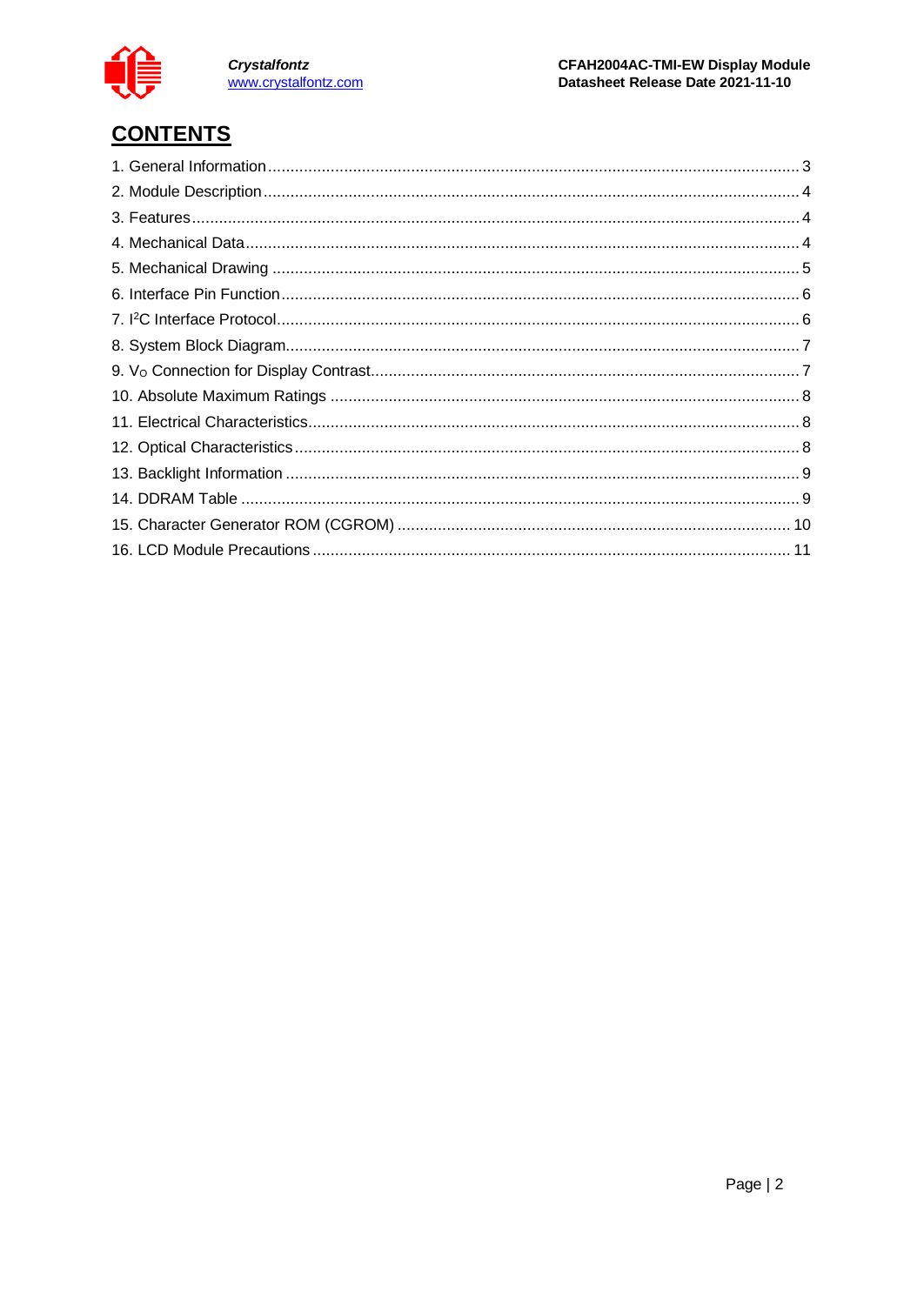

### <span id="page-2-0"></span>**1. General Information**

#### **Datasheet Revision History**

Datasheet Release: **2021-11-10**

Datasheet for the CFAH2004AC-TMI-EW character LCD graphic display module.

#### **Product Change Notifications**

You can check for or subscribe to **Part Change Notices** for this display module on our website.

#### **Variations**

Slight variations between lots are normal (e.g., contrast, color, or intensity).

#### **Volatility**

This display module has volatile memory.

#### **Disclaimer**

Certain applications using Crystalfontz America, Inc. products may involve potential risks of death, personal injury, or severe property or environmental damage ("Critical Applications"). CRYSTALFONTZ AMERICA, INC. PRODUCTS ARE NOT DESIGNED, INTENDED, AUTHORIZED, OR WARRANTED TO BE SUITABLE FOR USE IN LIFE-SUPPORT APPLICATIONS, DEVICES OR SYSTEMS OR OTHER CRITICAL APPLICATIONS. Inclusion of Crystalfontz America, Inc. products in such applications is understood to be fully at the risk of the customer. In order to minimize risks associated with customer applications, adequate design and operating safeguards should be provided by the customer to minimize inherent or procedural hazard. Please contact us if you have any questions concerning potential risk applications.

Crystalfontz America, Inc. assumes no liability for applications assistance, customer product design, software performance, or infringements of patents or services described herein. Nor does Crystalfontz America, Inc. warrant or represent that any license, either express or implied, is granted under any patent right, copyright, or other intellectual property right of Crystalfontz America, Inc. covering or relating to any combination, machine, or process in which our products or services might be or are used.

All specifications in datasheets on our website are, to the best of our knowledge, accurate but not guaranteed. Corrections to specifications are made as any inaccuracies are discovered.

Company and product names mentioned in this publication are trademarks or registered trademarks of their respective owners.

Copyright © 2021 by Crystalfontz America, Inc.,12412 East Saltese Avenue, Spokane Valley, WA 99216 U.S.A.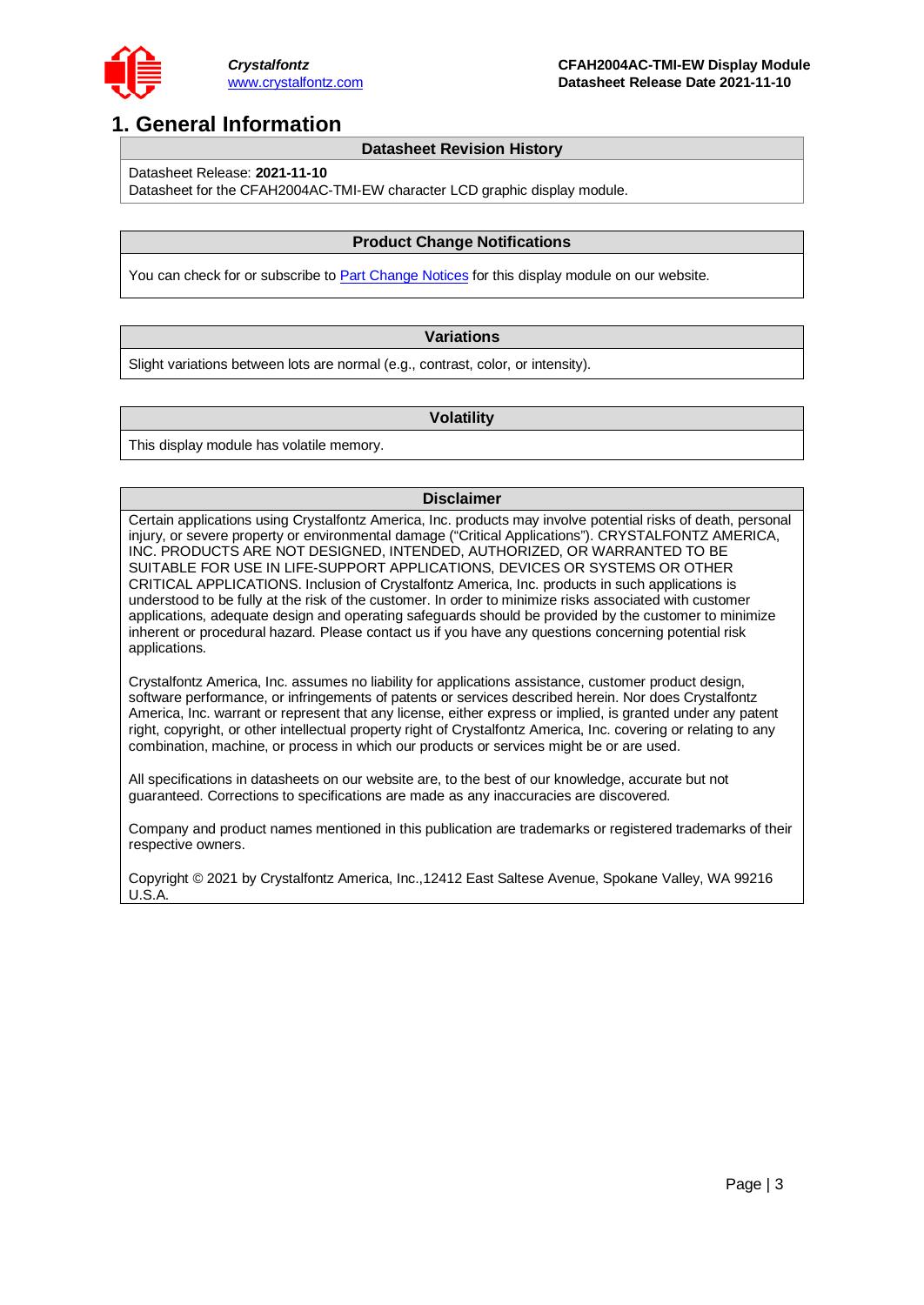

### <span id="page-3-0"></span>**2. Module Description**

This is a 20 character by 4-lines LCD graphic display module with a white LED backlight. his display has a built-in RockWorks RW1063 controller.

Please see [RockWorks RW1063 LCD Controller Datasheet](https://www.crystalfontz.com/controllers/RockWorks/RW1063-0B-002/) for further reference.

#### <span id="page-3-1"></span>**3. Features**

- 20 Characters x 4 Rows
- Built-in Controller: RW1063 (or equivalent)
- STN Negative, Blue, Transmissive
- +5V Power Supply
- Viewing Direction: 6 o'clock
- 1/16 Duty
- Interface: I<sup>2</sup>C

### <span id="page-3-2"></span>**4. Mechanical Data**

| <b>Item</b>              | <b>Specification</b><br>(mm)   | <b>Specification</b><br>(inch, reference) |  |  |  |  |
|--------------------------|--------------------------------|-------------------------------------------|--|--|--|--|
| Overall Width and Height | 98.0 (W) x 60.0 (H) x 13.6 (D) | $3.858$ (W) x 2.362 (H) x 0.535 (D)       |  |  |  |  |
| Viewing Area             | 77.0 (W) x 25.2 (H)            | $3.032$ (W) x 0.992 (H)                   |  |  |  |  |
| Active Area              | 70.4 (W) x 20.8 (H)            | $2.772$ (W) x 0.819 (H)                   |  |  |  |  |
| <b>Character Size</b>    | 2.95 (W) $\times$ 4.75 (H)     | $0.116$ (W) x 0.187 (H)                   |  |  |  |  |
| <b>Character Pitch</b>   | $3.35$ (W) x 5.35 (H)          | $0.132$ (W) x 0.211 (H)                   |  |  |  |  |
| Dot Size                 | $0.55$ (W) x $0.55$ (H)        | $0.022$ (W) x $0.022$ (H)                 |  |  |  |  |
| Dot Pitch                | $0.60$ (W) $\times$ 0.60 (H)   | $0.024$ (W) x 0.024 (H)                   |  |  |  |  |
| Weight (Typical)         | 74.5 grams                     | 2.63 ounces                               |  |  |  |  |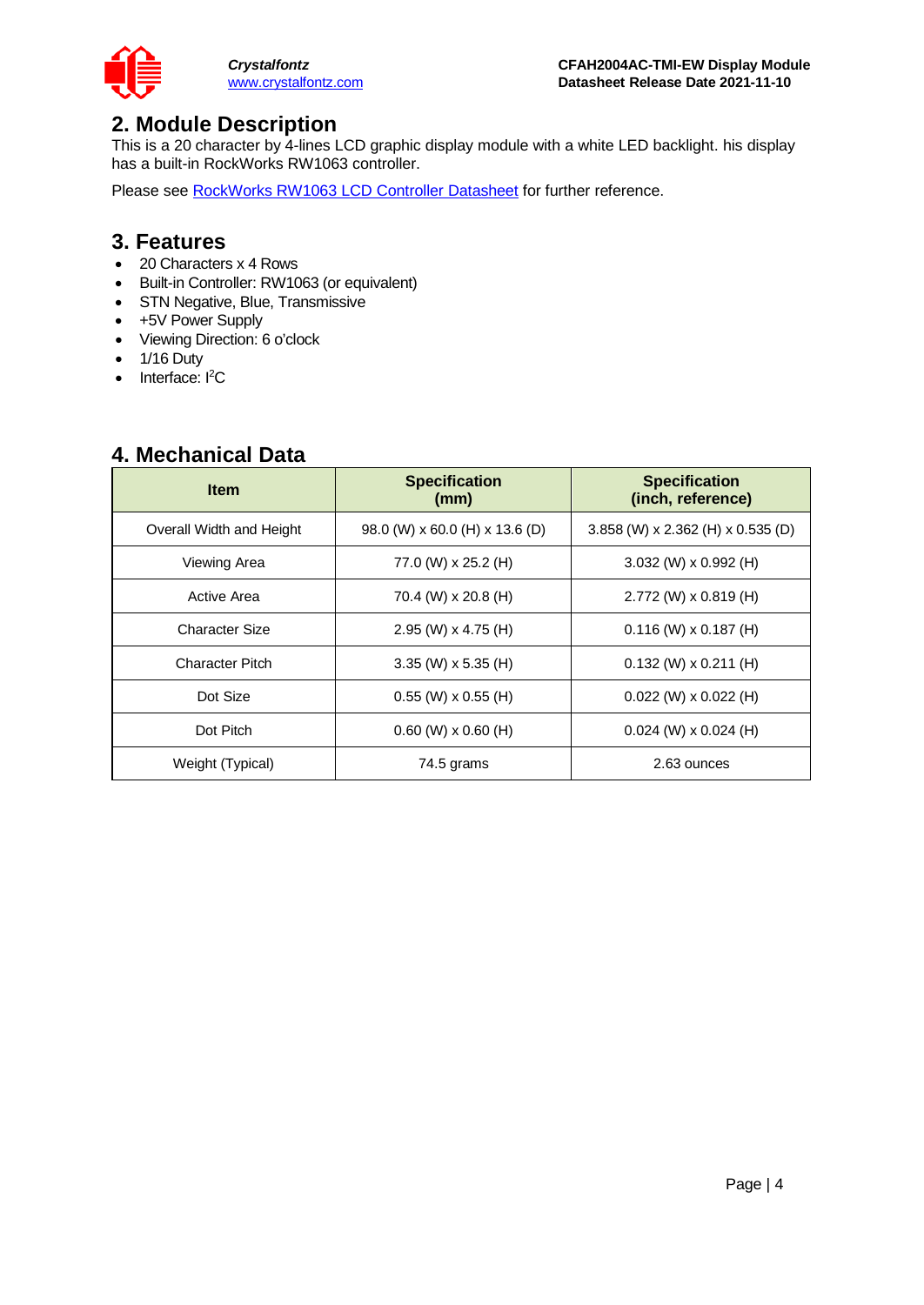

### **5. Mechanical Drawing**

<span id="page-4-0"></span>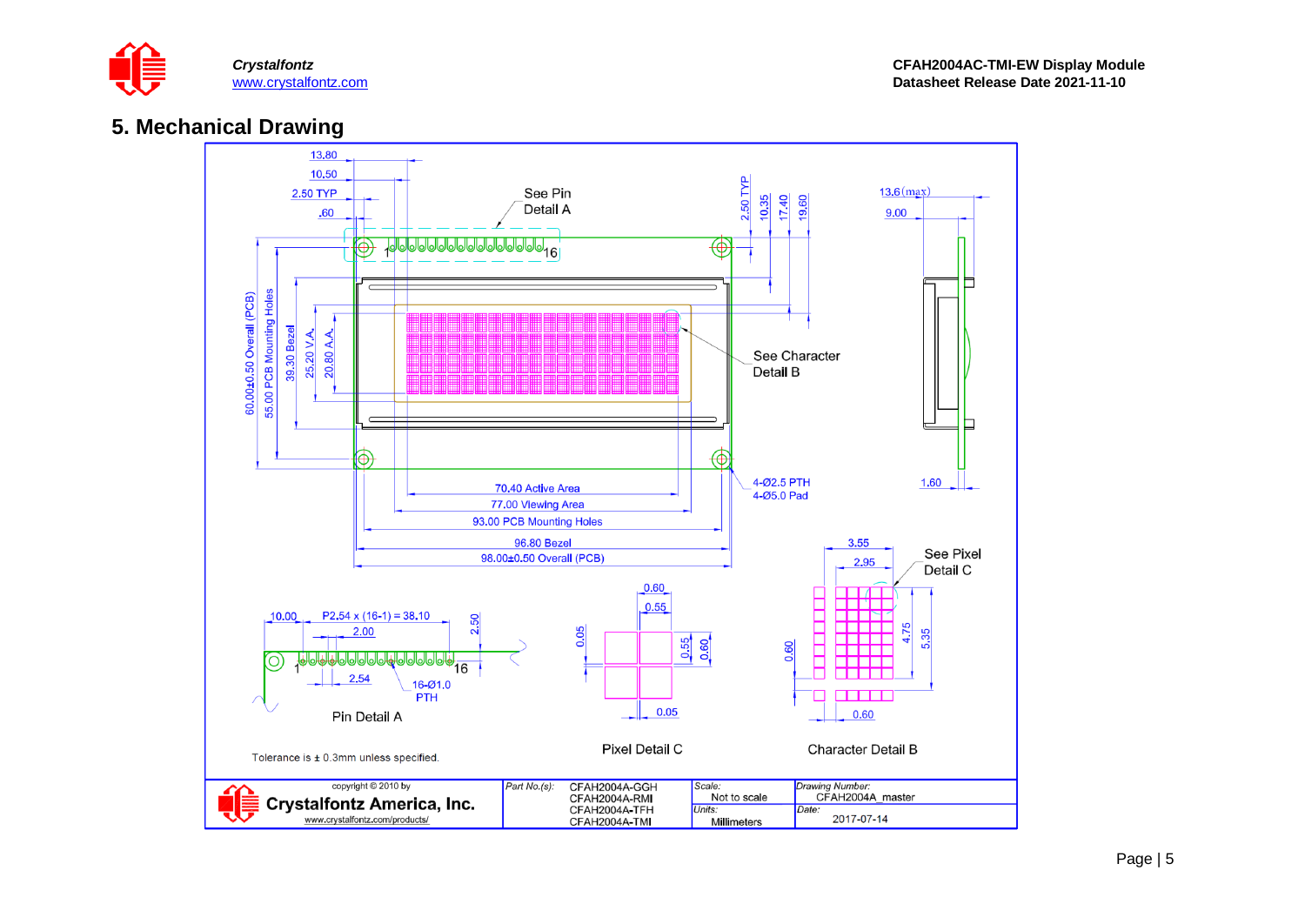

### <span id="page-5-0"></span>**6. Interface Pin Function**

| Pin No. | <b>Symbol</b>   | Level            | <b>Function</b>                                                                                                                                                      |
|---------|-----------------|------------------|----------------------------------------------------------------------------------------------------------------------------------------------------------------------|
| 1       | $V_{SS}$        | 0v               | Ground                                                                                                                                                               |
| 2       | $V_{DD}$        | 5.0 <sub>v</sub> | Power Supply pin for Logic                                                                                                                                           |
| 3       | Vo              | (variable)       | Supply Voltage for LCD                                                                                                                                               |
| 4       | <b>NC</b>       |                  | No Connection                                                                                                                                                        |
| 5       | <b>NC</b>       |                  | No Connection                                                                                                                                                        |
| 6       | <b>NC</b>       |                  | No Connection                                                                                                                                                        |
| 7       | SA <sub>0</sub> | H/L              | In $I^2C$ interface, DB1(SA1) and DB0(SA0) are used for slave                                                                                                        |
| 8       | SA <sub>1</sub> | H/L              | address, must be connect to $V_{DD}$ or $V_{SS}$ .                                                                                                                   |
| 9       | NC.             |                  | No Connection                                                                                                                                                        |
| 10      | <b>NC</b>       |                  | No Connection                                                                                                                                                        |
| 11      | NC.             |                  | No Connection                                                                                                                                                        |
| 12      | <b>CSB</b>      | H/L              | In I <sup>2</sup> C serial mode, this pin is used as Chip Selection input.<br>When selected, CSB = "Low"<br>When not selected, $CSB = "High"$<br>(Low access enable) |
| 13      | <b>SDA</b>      | H/L              | Serial Input Data                                                                                                                                                    |
| 14      | <b>SCL</b>      | H/L              | Serial Clock Input                                                                                                                                                   |
| 15      | A               |                  | Power Supply for Backlight (+)                                                                                                                                       |
| 16      | K               |                  | Power Supply for Backlight (-)                                                                                                                                       |

# <span id="page-5-1"></span>**7. I 2C Interface Protocol**

Four 7-bit slave addresses (0111100, 0111101, 0111110 and 0111111) are reserved for the Controller. The least significant bit of the slave address is set by connecting the input SA0 (DB0) and SA1 (DB1) to either logic 0 (VSS) or logic 1 (VDD).

Commands are: #define I2C\_ADDRESS 0c3C //0b0111100 #define I2C\_ADDRESS 0c3D //0b0111101 #define I2C\_ADDRESS 0c3E //0b0111110 #define I2C\_ADDRESS 0c3F //0b0111111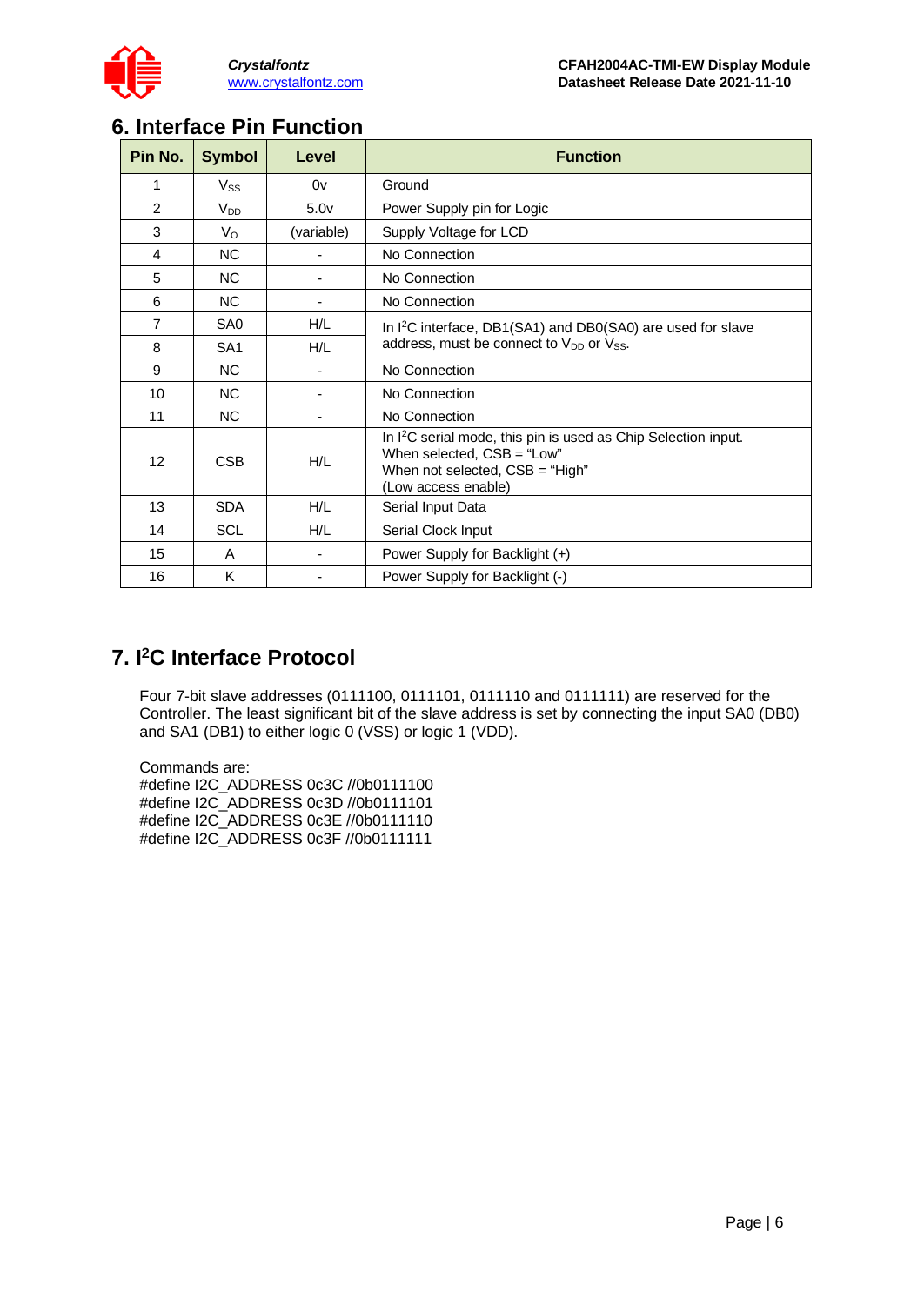### <span id="page-6-0"></span>**8. System Block Diagram**



# <span id="page-6-1"></span>**9. V<sub>o</sub>** Connection for Display Contrast

Crystalfontz recommends allowing field adjustment of  $V<sub>O</sub>$  for all designs. The optimal value of  $V<sub>O</sub>$ varies with temperature, variations in V<sub>DD</sub>, and viewing angle. V<sub>o</sub> will also vary module-to-module and batch-to-batch due to normal manufacturing variations. If exposing adjustments to  $V<sub>O</sub>$  is not possible, Crystalfontz recommends enabling adjustment of  $V<sub>O</sub>$  as part of a product's final test.

Although a potentiometer is shown as a typical connection,  $V<sub>O</sub>$  can be driven by a microcontroller, using either a DAC or a filtered PWM. Displays that require V<sub>o</sub> to be negative may require a level shifting circuit.

Start with an initial value of  $V_0 = +1v$  (V<sub>LCD</sub> =  $+4v$ ), and adjust from there.

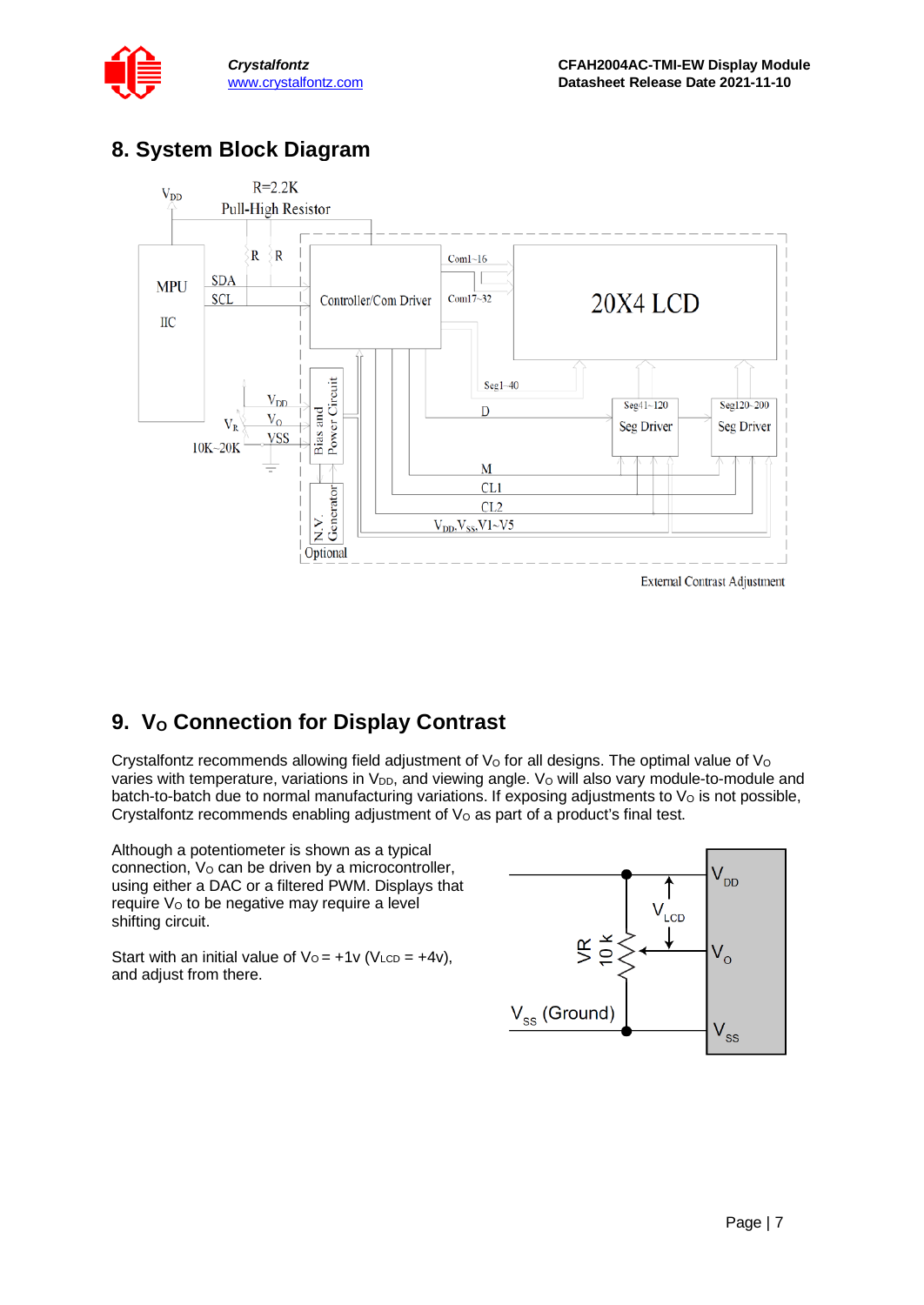### <span id="page-7-0"></span>**10. Absolute Maximum Ratings**

| <b>Parameter</b>             | <b>Symbol</b>                   | <b>Min</b>    | <b>Max</b>    | Unit | <b>Notes</b> |
|------------------------------|---------------------------------|---------------|---------------|------|--------------|
| Supply Voltage for Logic     | $V_{DD}$ - $V_{SS}$             | $-0.3$        | 5.5           |      | (1)(2)       |
| Supply Voltage for LCD       | V <sub>DD</sub> -V <sub>o</sub> | $V_{SS}$ -0.3 | $V_{SS}$ +7.0 |      | (1)(2)       |
| Input Voltage                | $V_{\mathsf{IN}}$               | $-0.3$        | $V_{DD}$ +0.3 |      | -            |
| <b>Operating Temperature</b> | Тор                             | $-20$         | $+70$         | °C   |              |
| Storage Temperature          | $\mathsf{T}_{\texttt{STG}}$     | $-30$         | $+80$         | °C   | -            |

*Notes:*

*(1) These are stress ratings only. Extended exposure to the absolute maximum ratings listed above may affect device reliability or cause permanent damage.* 

*(2) Functional operation should be restricted to the limits in the Electrical Characteristics table below.*

### <span id="page-7-1"></span>**11. Electrical Characteristics**

| <b>Item</b>              | <b>Symbol</b>       | <b>Condition</b>         | <b>Min</b>     | <b>Typ</b>               | <b>Max</b>            | <b>Unit</b> |
|--------------------------|---------------------|--------------------------|----------------|--------------------------|-----------------------|-------------|
| Supply Voltage for Logic | $V_{DD}$ - $V_{SS}$ |                          | 4.5            | 5.0                      | 5.5                   | $\vee$      |
|                          |                     | Ta= -20°C                | $\blacksquare$ | $\blacksquare$           | 5.3                   |             |
| Supply Voltage for LCD   | $V_{DD}$ - $V_{O}$  | Ta= 25°C                 | 4.4            | 4.5                      | 4.6                   |             |
|                          |                     | Ta= $70^{\circ}$ C       | 3.8            |                          | -                     | v           |
| High-level Input         | V <sub>IH</sub>     |                          | 2.5            |                          | <b>V<sub>DD</sub></b> | v           |
| Low-level Input          | VIL                 |                          | $-0.3$         |                          | 0.55                  | V           |
| High-level Output        | V <sub>OH</sub>     |                          | 3.9            |                          | <b>V<sub>DD</sub></b> | V           |
| Low-level Output         | Vol                 | $\overline{\phantom{0}}$ | $\blacksquare$ | $\overline{\phantom{a}}$ | 0.4                   |             |
| <b>Supply Current</b>    | $I_{DD}$            | $V_{DD} = 5.0V$          | 1.0            | 1.2                      | 1.5                   | mA          |

# <span id="page-7-2"></span>**12. Optical Characteristics**

| <b>Item</b>           | <b>Symbol</b> | <b>Condition</b>         | <b>Min</b>               | <b>Typ</b> | <b>Max</b> | <b>Unit</b>        |
|-----------------------|---------------|--------------------------|--------------------------|------------|------------|--------------------|
|                       | θ             | CR <sub>2</sub>          | 0                        |            | 20         | $\phi = 180^\circ$ |
|                       | A             | CR <sub>2</sub>          | 0                        |            | 40         | $\phi = 0^{\circ}$ |
| View Angle            | $\theta$      | CR <sub>2</sub>          |                          |            | 30         | $\phi = 90^\circ$  |
|                       | θ             | CR <sub>2</sub>          | 0                        |            | 30         | $\phi = 270^\circ$ |
| <b>Contrast Ratio</b> | <b>CR</b>     | $\blacksquare$           | $\overline{\phantom{0}}$ | 3          | ۰          |                    |
|                       | T rise        | $\overline{\phantom{0}}$ |                          | 150        | 200        | ms                 |
| Response Time         | T fall        | $\overline{\phantom{0}}$ |                          | 150        | 200        | ms                 |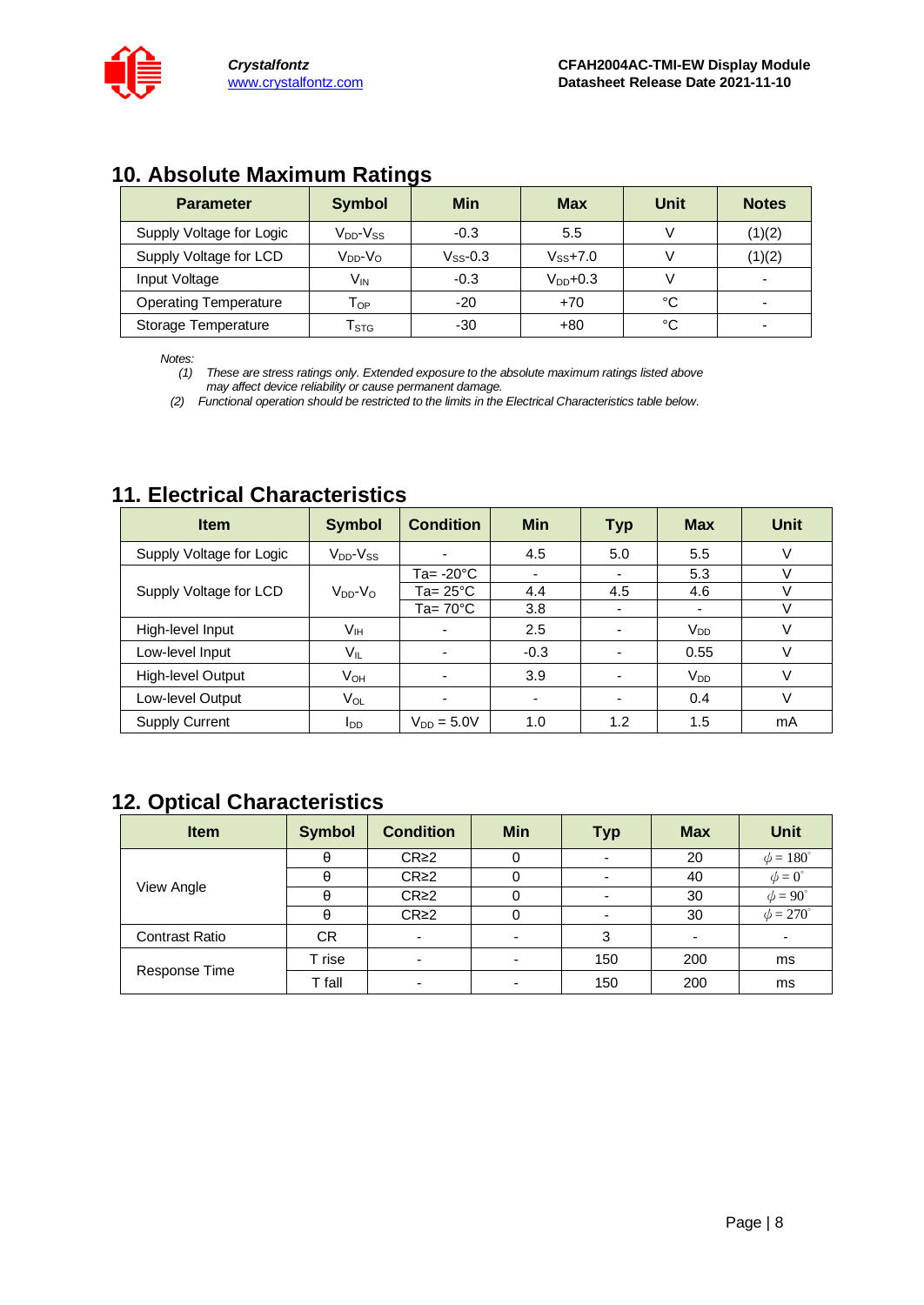

### <span id="page-8-0"></span>**13. Backlight Information**

| $\tilde{\phantom{a}}$<br><b>Parameter</b> | <b>Symbol</b>            | <b>Condition</b>                        | <b>Min</b> | <b>Typ</b> | <b>Max</b>               | Unit              | <b>Notes</b> |
|-------------------------------------------|--------------------------|-----------------------------------------|------------|------------|--------------------------|-------------------|--------------|
| <b>Supply Current</b>                     | I <sub>LED</sub>         | $V = 3.5v$                              | 15         | 48         | 60                       | mA                | (1)(2)       |
| Supply Voltage                            | V                        | $\blacksquare$                          | 3.4        | 3.5        | 3.6                      | V                 | -            |
| <b>Reverse Voltage</b>                    | $V_{R}$                  | $\overline{\phantom{a}}$                | -          | ۰          | 5                        | V                 | ۰            |
| Luminance<br>(without LCD)                | $I_{\rm V}$              | $IIFD=48mA$                             | 448        | 560        | $\overline{\phantom{a}}$ | cd/m <sup>2</sup> |              |
| <b>LED Lifetime</b>                       | $\overline{\phantom{a}}$ | $I_{LED} = 48mA$<br>25°C, 50-<br>60% RH |            | 50K        | $\overline{\phantom{a}}$ | Hrs.              | (1)(2)       |
| Color                                     | White                    |                                         |            |            |                          |                   |              |

*Notes:* 

*(1) Supply current minimum value is only for reference since the LED brightness efficiency keeps enhancing. Current consumption becomes less and less to achieve the same luminance.* 

*(2) Lifetime is defined as the amount of time when the luminance has decayed to <50% of the initial value (50K hours is an estimate for reference only).*

# <span id="page-8-1"></span>**14. DDRAM Table**

Please see [RockWorks RW1063 LCD Controller Datasheet](https://www.crystalfontz.com/controllers/RockWorks/RW1063-0B-002/) for further reference.

The following table shows the relationship between the controller's addresses and the corresponding character location on the module

|                      |    |    |    |     |    |    |    |    | ч              |    |           |    |                | 14 |    |    |    |    | 19 | 20              |
|----------------------|----|----|----|-----|----|----|----|----|----------------|----|-----------|----|----------------|----|----|----|----|----|----|-----------------|
| <b>DDRAM Address</b> | 00 | 01 | 02 | 03  | 04 | 05 | 06 | 07 | 08             | 09 | 0A        | 0B | <sub>0</sub> C | 0D | 0E | 0F | 10 |    | 12 | 13 <sup>1</sup> |
| <b>DDRAM Address</b> | 40 | 41 | 42 | 43  | 44 | 45 | 46 | 47 | 48             | 49 | 4A        | 4B | 4C             | 4D | 4E | 4F | 50 | 51 | 52 | 53 <sub>1</sub> |
| <b>DDRAM Address</b> | 14 | 15 | 16 |     | 18 | 19 | 1A | 1B | 1 <sup>C</sup> | 1D | 1E        | 1F | 20             | 21 | 22 | 23 | 24 | 25 | 26 | 27 <sup>1</sup> |
| <b>DDRAM Address</b> | 54 | 55 | 56 | -57 | 58 | 59 | 5A | 5B | 5C             | 5D | <b>5E</b> | 5F | 60             | 61 | 62 | 63 | 64 | 65 | 66 | 67 I            |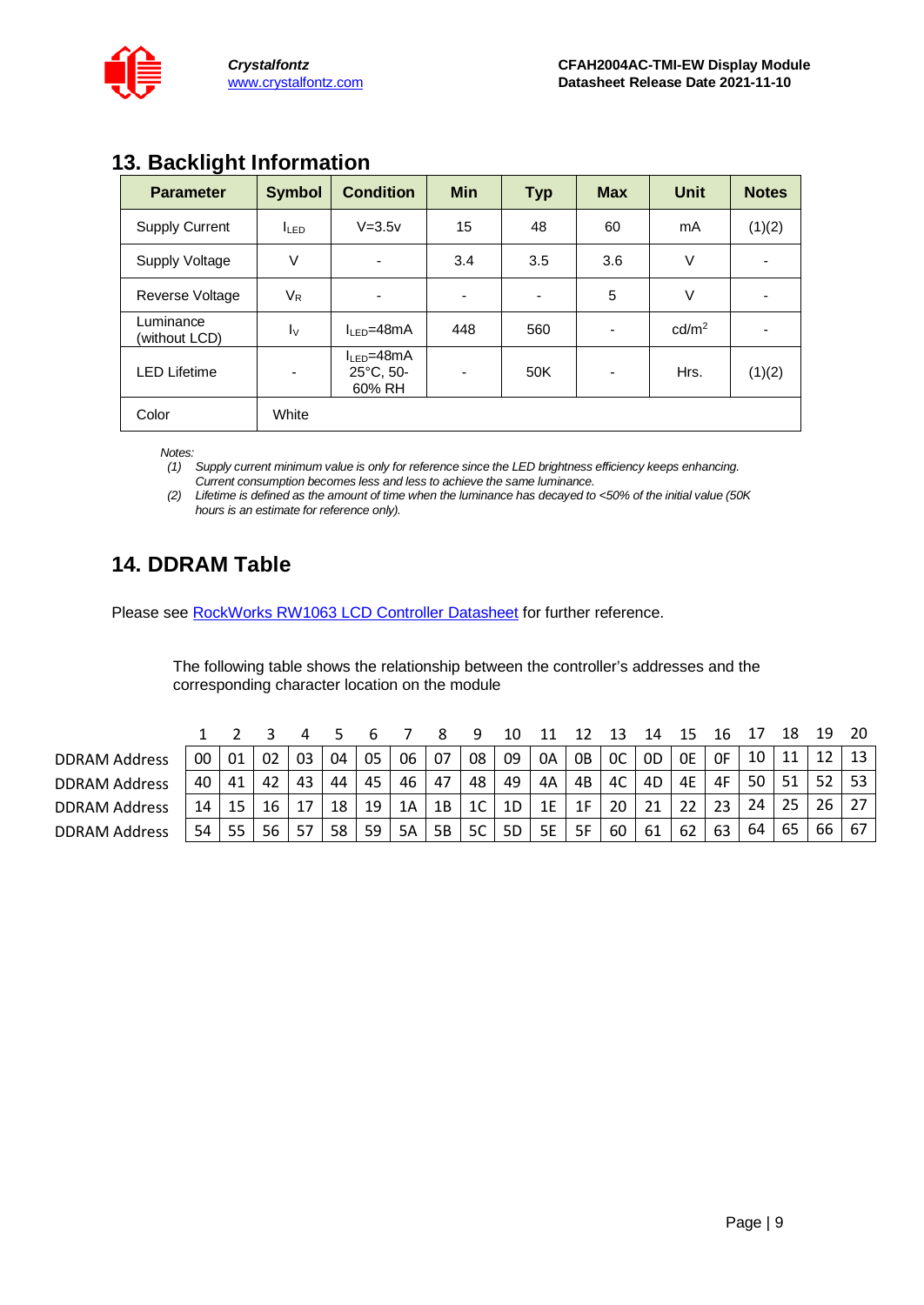

# <span id="page-9-0"></span>**15. Character Generator ROM (CGROM)**

| $b7 - 4$<br>$b3-0$ |                   | 0000l0001l0010l0011 |        |          | 0100        |         | 01010110           | 0111    | 1000     | 1001                          | 1010   | 1011     | 1100  | 1101    | 1110    | 1111 |
|--------------------|-------------------|---------------------|--------|----------|-------------|---------|--------------------|---------|----------|-------------------------------|--------|----------|-------|---------|---------|------|
| 0000 RAM           | СG<br>[00]        | İ                   |        | U        | U,          |         |                    | pá      | W.       | É.                            | å      |          |       | B.      | Ď       | F,   |
| 0001               | CG<br>RAM<br>[01] | ≣                   | š<br>w | 1        | A           | W       | ä                  | Ħ       | ×х<br>U) | ä.                            | ä,     |          |       | t       | Y       | Ψ    |
| 0010               | CG<br>RAM<br>[02] | ф                   | π      | g        | D           | K       | D                  | ļ.      | é        | Æ                             | ö      | r.       | ω     | B       | ê,      | ł    |
| 0011               | CG<br>RAM<br>[03] | L.                  | H      | 3        | m<br>щ      | 8       | <b>MARK</b><br>łщ, | E       | 9        | A                             | ×<br>Щ |          | П     | 1       | €       | H    |
| 0100RAM            | CG<br>[04]        |                     | 團      | 4        | $_{\oplus}$ |         | ü                  | t       | œ<br>ä   | H                             | ¢      |          | ÷     |         | G<br>×. | ij,  |
| 0101               | CG<br>RAM<br>[05] |                     | R<br>× | вщ<br>φÅ | üк<br>h.    |         | ÷                  | U       | ā        | H                             | £      | ÿ,       | 戸     | U       | n       | Ħ    |
| 0110               | CG<br>RAM<br>[06] |                     | 闥      | ۸        | <br>哪       | U       | Ť                  | U       | ā        | ≂<br>U.                       | ¥      | ų        | J.    | U       | U       | W.   |
| 0111               | CG<br>RAM<br>[07] |                     | o.     | ľ        | ē           | U       | 9                  | Ø       | ××<br>u, | hщ<br>ψä                      | ļ.     | Þ.       | ÷     | Ā       | ŧ       | ٠Ħ   |
| 1000               | СG<br>RAM<br>[00] |                     | ij     | Ξ        | H           | Ä       | h.                 | X       | ē        | π<br>V                        | ă.     | ш,<br>S. | ♠     | 靊<br>üЗ | k,      | R    |
| 1001               | СG<br>RAM<br>[01] |                     | j      | 9        | I           | Y       | Ĵ,                 | U       | ē        | Ü                             | Ï      | Ľ,       |       | Π       | Ā       | 쉮    |
| 1010               | СG<br>RAM<br>[02] | w.<br>w             | ¥      | 瓽<br>w   | J           | m<br>Ľ, | U                  | mp<br>跪 | ë        | $\overline{\phantom{a}}$<br>Ш | Ã      | Ž        |       | I       | g,      | F    |
| 1011               | CG<br>RAM<br>[03] |                     | H.     | 猟<br>ij. | K           | E       | k                  | ī       | ņв,<br>Ï | ×<br>m                        | ē      | š        | a.    | 麛       | U.      | J.   |
| 1100               | CG<br>RAM<br>[04] | <b>Bitte</b>        | ä      | Ë        | tin,        | H       | l                  |         | I        | w<br>m                        | õ      | Þ,       | ana a | Ī       | č       |      |
| 1101               | CG<br>RAM<br>[05] | h.                  | œ      | =        | Ħ           | J       | m                  | J       | ×<br>U,  | ē                             | ā      | ÷        | ×     | Ļ       | Ħ       | m    |
| 1110               | СG<br>RAM<br>[06] | E                   | ×      | J        | H           | ×.      | n                  | Гщ.     | Ä,       | H.                            | Ø      | ä        | U     | W       | D       | B    |
| 1111               | СG<br>RAM<br>[07] | E                   |        |          |             | ww.     |                    | Ä.      | Â        |                               | φ      |          | Ø     | Ü,      | Ū       | H    |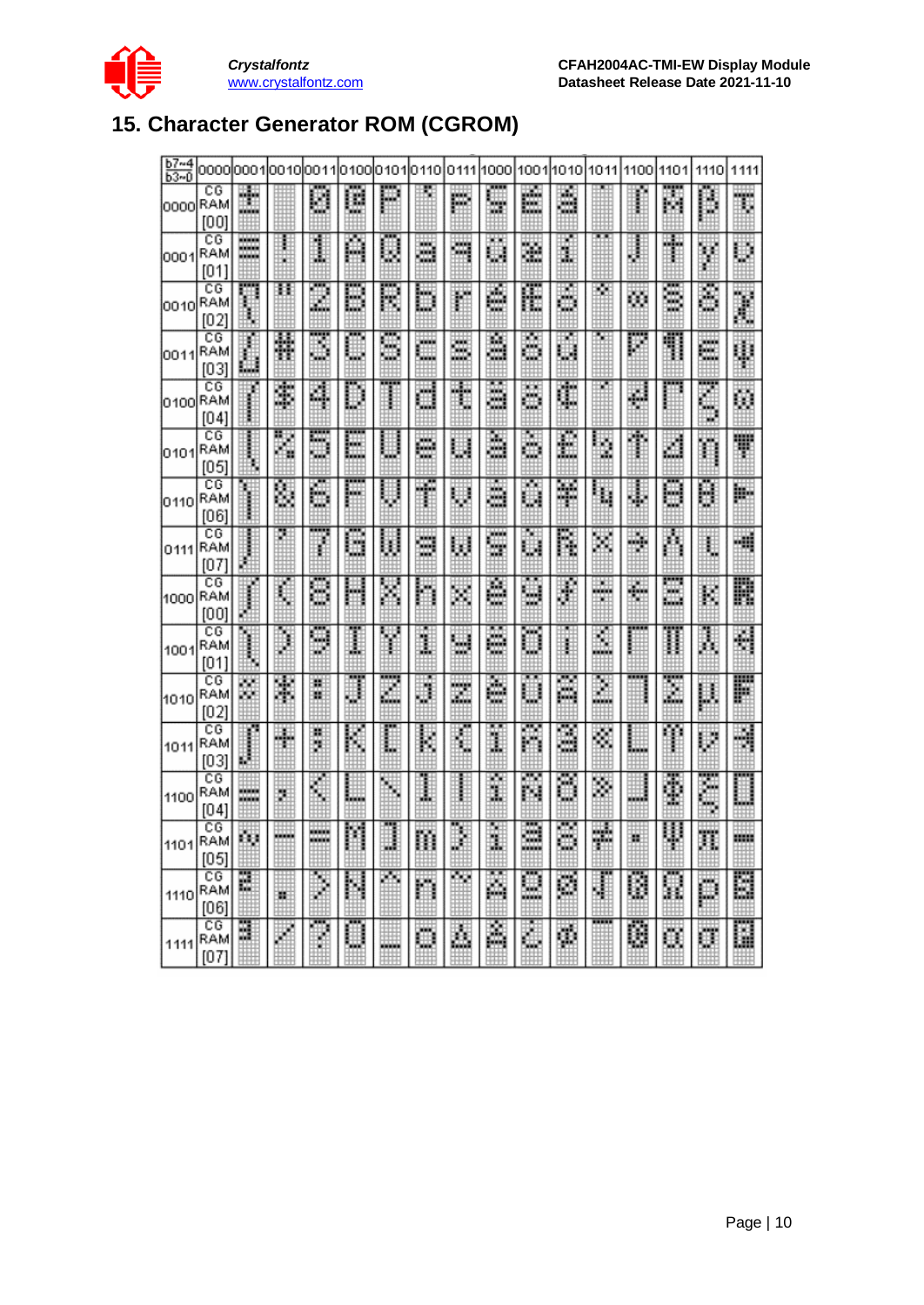

### <span id="page-10-0"></span>**16. LCD Module Precautions**

The precautions below should be followed when using LCD modules to help ensure personal safety, module performance, and compliance of environmental regulations.

- 16.1. Modules
	- Avoid applying excessive shocks to module or making any alterations or modifications to it.
	- Do not make extra holes on the printed circuit board, modify its shape or change the components of LCD display module.
	- Do not disassemble the LCD display module.
	- Do not operate the LCD display module above the absolute maximum rating.
	- Do not drop, bend or twist the LCD display module.
	- Soldering: only to the I/O terminals.
	- Store in an anti-static electricity container and clean environment.
	- It is common to use the "screen saver" to extend the lifetime of the LCD display module.
		- o Do not use the fixed information for long periods of time in real application.
		- o Do not use fixed information in LCD panel for long periods of time to extend "screen burn" effect time.
	- Crystalfontz has the right to change the passive components, including R2 and R3 adjust resistors. (Resistors, capacitors and other passive components will have different appearance and color caused by the different supplier.)
	- Crystalfontz have the right to change the PCB Rev. (In order to satisfy the supplying stability, management optimization and the best product performance, etc., under the premise of not affecting the electrical characteristics and external dimensions, Crystalfontz has the right to modify the version.).

#### 16.2. Handling Precautions

- Since the display panel is made of glass, do not apply mechanical impacts such as dropping from a high position.
- If the display panel is accidently broken, and the internal organic substance leaks out, be careful not to inhale or touch the organic substance.
- If pressure is applied to the display surface or its neighborhood of the LCD display module, the cell structure may be damaged, so be careful not to apply pressure to these sections.
- The polarizer covering the surface of the LCD display module is soft and can be easily scratched. Please be careful when handling the LCD display module.
- Clean the surface of the polarizer covering the LCD display module if it becomes soiled using following adhesion tape.
	- o Scotch Mending Tape No. 810 or an equivalent
	- o Never breathe the soiled surface or wipe the surface using a cloth containing solvent such as ethyl alcohol, since the surface of the polarizer will become cloudy.
	- o The following liquids/solvents may spoil the polarizer:
		- **Water**
		- **Ketone**
		- Aromatic Solvents
- Hold the LCD display module very carefully when placing the LCD display module into the system housing.
- Do not apply excessive stress or pressure to the LCD display module. And, do not over bend the film with electrode pattern layouts. These stresses will influence the display performance. Also, be sure to secure the sufficient rigidity for the outer cases.

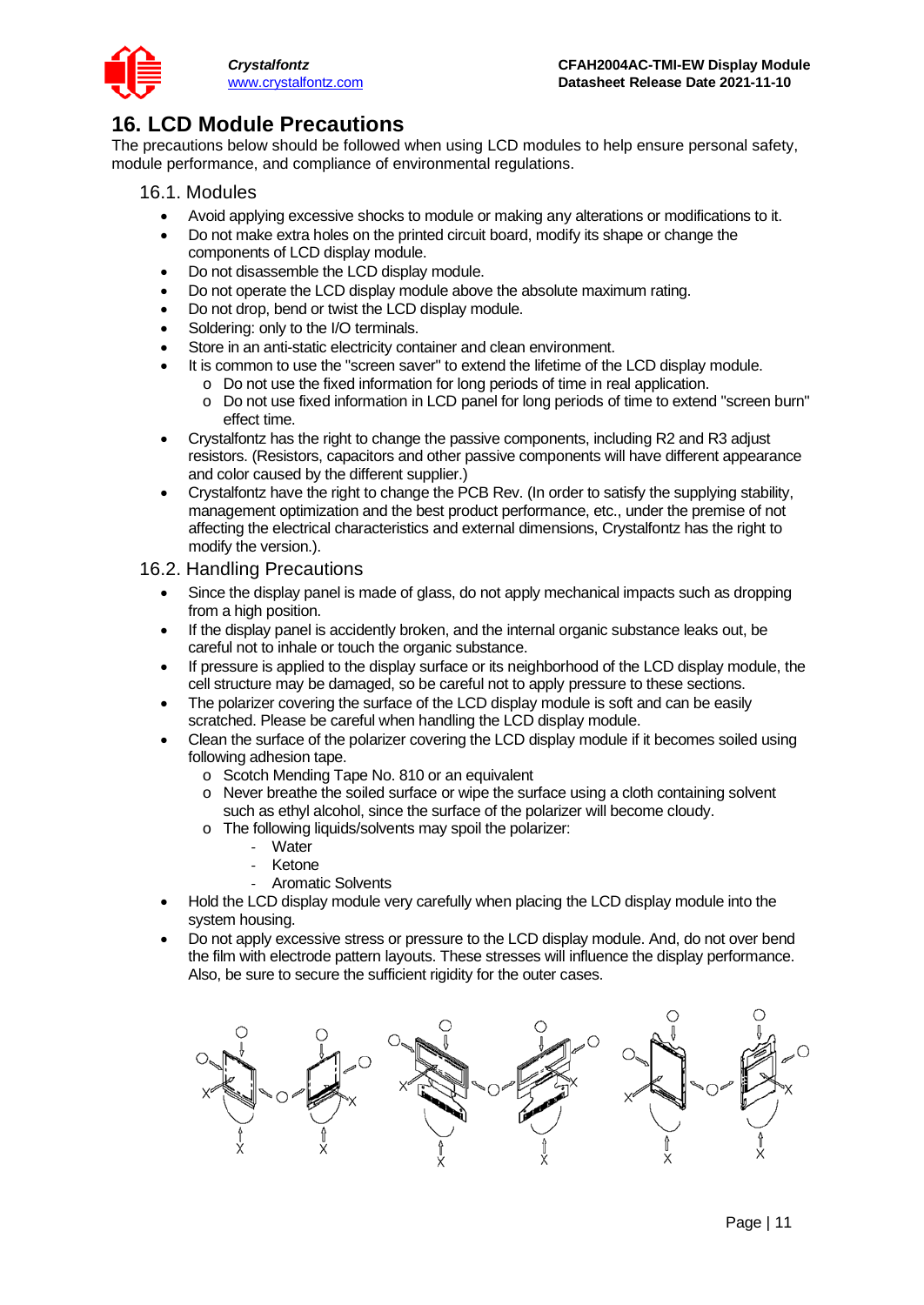

- Do not apply stress to the LSI chips and the surrounding molded sections.
- Do not disassemble or modify the LCD display module.
- Do not apply input signals while the logic power is off.
- Pay sufficient attention to the working environments when handing the LCD display module to prevent occurrence of element breakage accidents by static electricity.
	- o Be sure to make human body grounding when handling LCD display modules.
	- o Be sure to ground tools to use for assembly such as soldering irons.
	- o To suppress generation of static electricity, avoid carrying out assembly work under dry environments.
	- o Protective film is being applied to the surface of the display panel of the LCD display module. Be careful since static electricity may be generated when exfoliating the protective film.
- Protection film is being applied to the surface of the display panel and removes the protection film before assembling it. At this time, if the LCD display module has been stored for a long period of time, residue adhesive material of the protection film may remain on the surface of the display panel after the film has been removed. In such a case, remove the residue material by the method discussed above.
- If electric current is applied when the LCD display module is being dewed or when it is placed under high humidity environments, the electrodes may become corroded. If this happens proceed with caution when handling the LCD display module.

#### 16.3. Storage Precautions

- When storing the LCD display modules put them in static electricity preventive bags to avoid exposure to direct sunlight and fluorescent lamps. Also avoid high temperature and high humidity environments and low temperatures (less than 0°C) environments. (We recommend you store these modules in the packaged state when they were shipped from Crystalfontz). Be careful not to let water drops adhere to the packages or bags, and do not let dew gather on them.
- If electric current is applied when water drops are adhering to the surface of the LCD display module the LCD display module may have become dewed. If a dewed LCD display module is placed under high humidity environments it may cause the electrodes to become corroded. If this happens proceed with caution when handling the LCD display module.

#### 16.4. Designing Precautions

- The absolute maximum ratings are the ratings that cannot be exceeded for LCD display module. If these values are exceeded, panel damage may happen.
- To prevent occurrence of malfunctioning by noise pay attention to satisfy the  $V_{II}$  and  $V_{IH}$ specifications and, at the same time, to make the signal line cable as short as possible.
- We recommend that you install excess current preventive unit (fuses, etc.) to the power circuit (V<sub>DD</sub>). (Recommend value: 0.5A)
- Pay sufficient attention to avoid occurrence of mutual noise interference with the neighboring devices.
- As for EMI, take necessary measures on the equipment side.
- When fastening the LCD display module, fasten the external plastic housing section.
- If the power supply to the LCD display module is forcibly shut down, by such errors as taking out the main battery while the LCD display panel is in operation, we cannot guarantee the quality of this LCD display module.
	- o Connection (contact) to any other potential than the above may lead to rupture of the IC.

#### 16.5. Disposing Precautions

• Request the qualified companies to handle the industrial wastes when disposing of the LCD display modules. Or, when burning them, be sure to observe the environmental and hygienic laws and regulations.

#### 16.6. Other Precautions

- When an LCD display module is operated for a long period of time with a fixed pattern, the fixed pattern may remain as an after image or a slight contrast deviation may occur.
	- $\circ$  If the operation is interrupted and left unused for a while, normal state can be restored.
	- o This will not cause a problem in the reliability of the module.